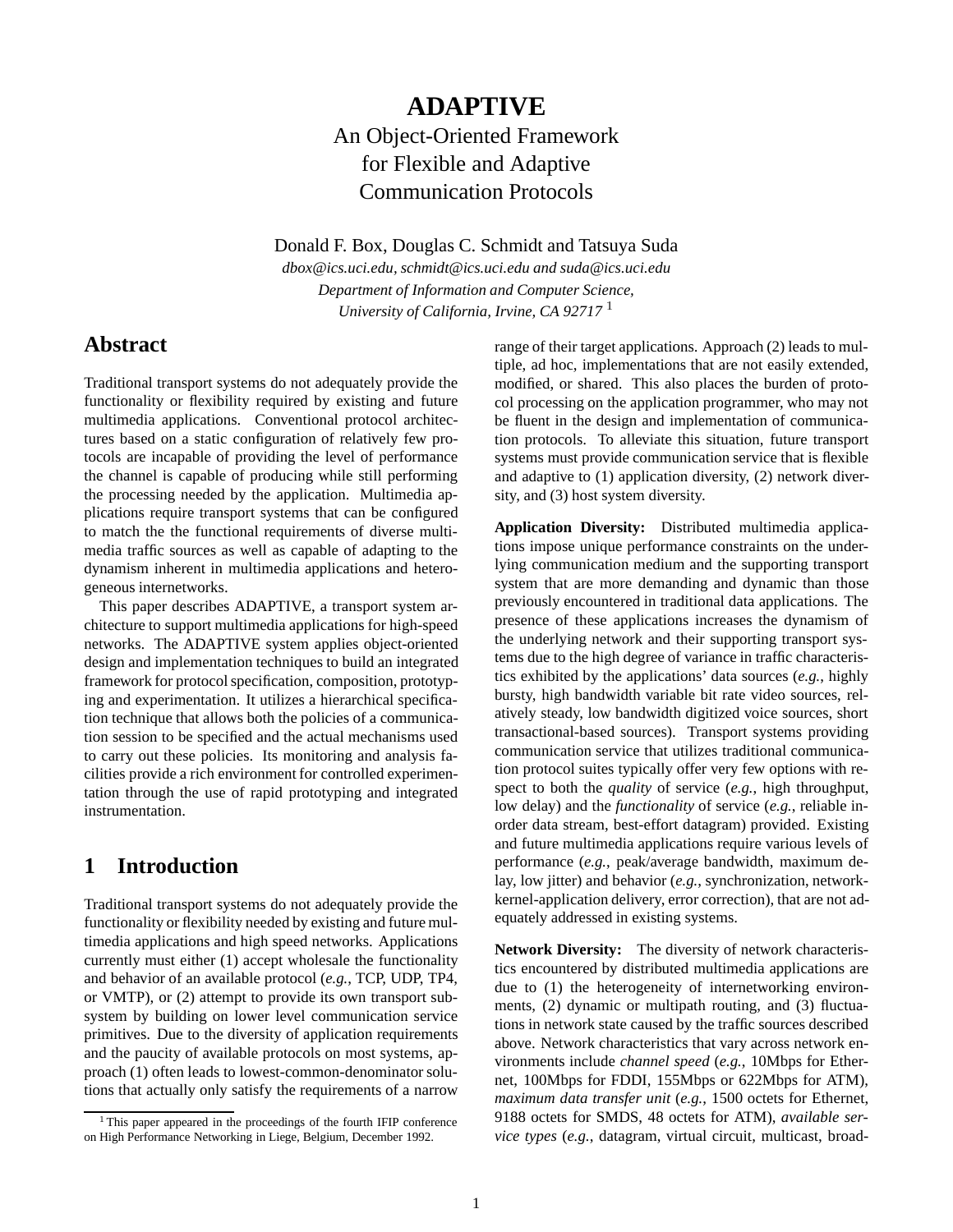cast) and *access control scheme* (*e.g.*, CSMA/CD, tokenpassing, switch-based). Network characteristics that may vary dynamically over the lifetime of an association include the aforementioned characteristics, which may fluctuate either due to a change in routing, the use of multipath routing, or a change in the number or location of participants in a communication session. Additionally, network characteristics such as packet loss rate and delay can vary greatly over the lifetime of an association due to transient network congestion.

**Host System Diversity:** A large degree of diversity exists in the degree and nature of support provided by host systems for communication protocols. This diversity appears in both the available hardware (*e.g.*, CPU, network interface, memory hierarchy) and the supporting system software. Software-related issues such as scheduling mechanisms (*e.g.*, *x*-kernel[1] lightweight processes vs. STREAMS[2] service routines), user-kernel data delivery mechanisms (*e.g.*, BSD socket layer [3] vs. *x*-kernel upcall mechanism), buffer management schemes (*e.g.*, BSD mbufs vs. STREAMS mblk\_ts) and protocol composition and demultiplexing mechanisms (*e.g.*, STREAMS modules vs. *x*kernel protocol and session objects). Hardware issues that are variable across host systems include processor architectures (*e.g.*, uniprocessor vs. shared memory multiprocessor [4] vs. message passing multiprocessor[5, 6]), explicit support for protocol processing (*e.g.*, performing all protocol processing off-board processors[7, 8], specialized hardware to assist a single protocol function [9]), effects of interrupts on overall system performance (*e.g.*, number of interrupts required to move data between the host system memory and the network interface, performance penalty from interruptdriven processing due to the amount of context a processor must save across interrupts, cache invalidation and pipeline flushing).

**The ADAPTIVE System:** ADAPTIVE is "A Dynamically Assembled Protocol Transformation, Intergration, and Validation Environment." The ADAPTIVE system [10] has been designed to address the diversity described above by providing: (1) a flexible and adaptive kernel of protocol mechanisms that provide a framework for protocol composition, (2) a unified scheme for specifying both the policies and the mechanisms that are used to provide communication services, and (3) an integrated environment for the specification, collection, and presentation of performance data. As shown in Figure 1, ADAPTIVE's three main subsystems are:

1. *Map Applications and Networks To Transport Systems (MANTTS)* – MANTTS interacts with the entities of a communication session to select the policies and mechanisms that will satisfy an application's communication requirements given the diverse needs of an application and the dynamic state of the network. Section 3 describes MANTTS in detail.

- 2. *Transport Kernel Objects (TKO)* TKO instantiates precisely-tailored *transport system session contexts* from a library of reusable protocol mechanisms. These sessions maintain one or more *streams*, each of which corresponds to an independent unidirectional data stream between two logical endpoints of communication. Section 4 describes TKO in detail.
- 3. *UNIform Transport Evaluation Subsystem (UNITES)* UNITES provides an infrastructure for traffic monitoring, performance evaluation and protocol instrumentation. Section 5 describes UNITES in detail.

# **2 ADAPTIVE Design Principles**

Adequately supporting the diversity of application requirements and network characteristics described in Section 1 requires a flexible transport system architecture that provides communication service appropriate for the specific traffic sources and underlying network technologies [11, 12, 13]. ADAPTIVE allows the behavior of a communication session to be precisely tailored to the required service by implementing a protocol in terms of a set of independently recombinable protocol mechanisms. This independence is achieved through the strict use of uniform abstract interfaces to each set of functionally-similar mechanisms. Using this composition scheme facilitates the following:

#### **2.1 Controlled Protocol Experimentation**

By holding all other mechanisms within a session constant, the effects of choices within one subset of the mechanisms can be accurately observed without undue interaction with the rest of the protocol. For example, the effect on protocol performance due to changing the Connection Management function from one that is implicit timer-based to one that is explicit handshake-based can be attributed to the mechanism selection, as all other factors can be held constant. Previous comparisons of various protocol mechanisms [14, 15, 16, 17] have been done largely based on their implementations within the context of a complete protocol, thus making it difficult to isolate a single mechanism from its interactions with the rest of the system. More accurate conclusions may be reached as to the suitability of a given mechanism using controlled experimentation techniques.

### **2.2 Flexible Protocol Engineering**

By leveraging off of established software engineering techniques, the task of *correctly* implementing a communication protocol can be made less complex than using traditional implementation methods. ADAPTIVE provides a framework of reusable mechanism *objects* [18] that allow protocols to be developed from new and existing component mechanisms that are independently implemented, tested, and maintained. ADAPTIVE implements protocol mechanisms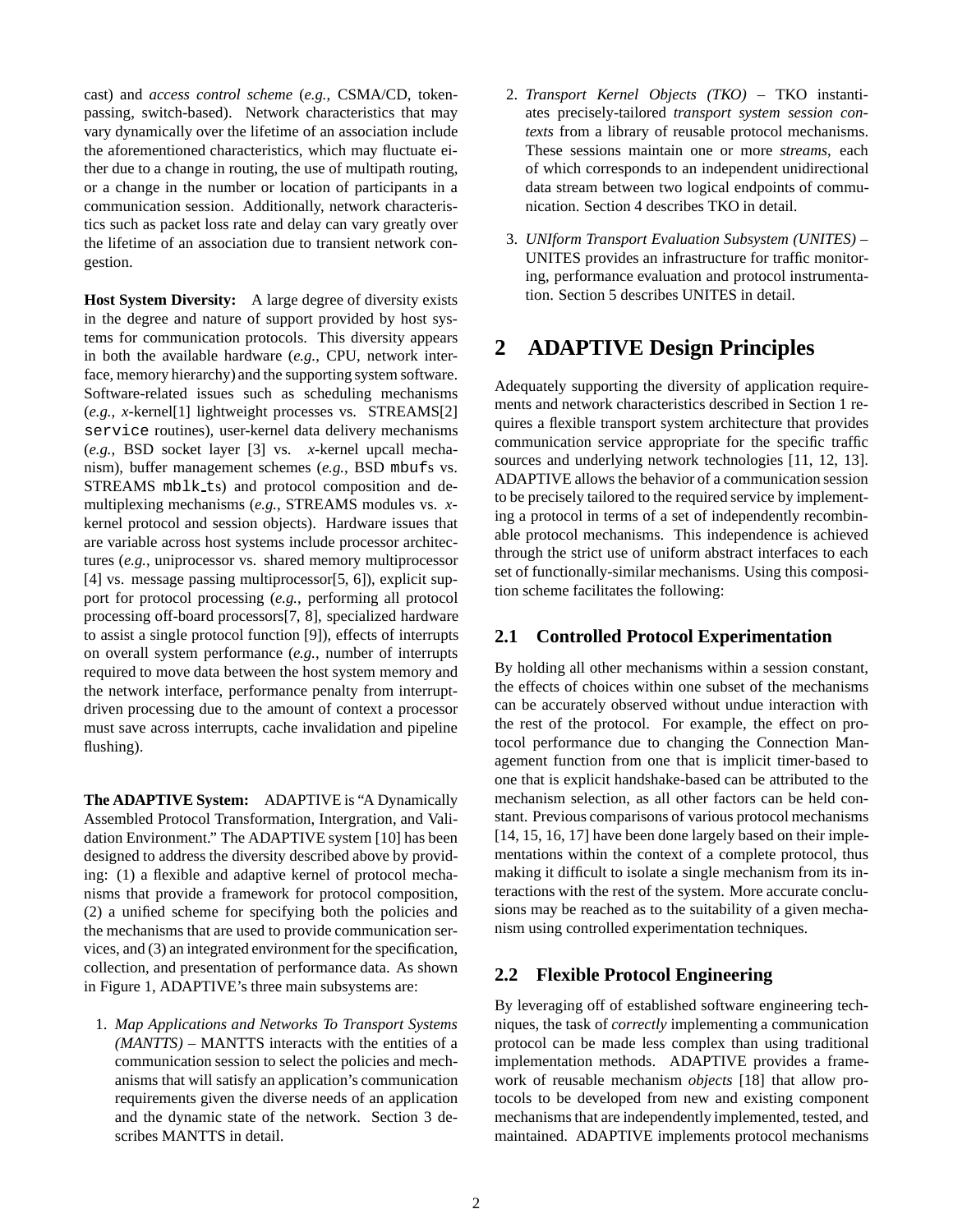

Figure 1: ADAPTIVE System Architecture

to comply with uniform abstract interfaces, allowing the one implementation of a protocol mechanism to be replaced by another (*e.g.*, *go-back-n* replacing *selective repeat* error recovery) written to the same interface without affecting the implementation of the other constituent mechanisms. Protocol mechanisms are implemented as C++ objects [19] that encapsulate both the current *state* of a protocol and the *operations* that are performed to implement the mechanism as one unified abstract data type. Instances of these data types are then instantiated and configured at run-time to provide the desired protocol function. Implementing protocol mechanisms as objects yields several desirable results:

- 1. *Information Hiding* details specific to the internal implementation of a given mechanism are hidden behind a uniform interface [20]. By enforcing the principle of *separation of concerns*, this uniform interface creates a firewall between a mechanism's *clients* (*e.g.*, the application programmer or protocol implementer) and the mechanism's *provider* (*e.g.*, the mechanism implementer).
- 2. *Reuse via Inheritance* as mechanisms are implemented in terms of  $C^{++}$  classes, the commonality of a set of mechanisms can be shared via inheritance. Using inheritance, a common base class provides the portion of the mechanism that is shared by all members of the set, and each mechanism is implemented by *deriving* a new sub-class from the base, which requires the implementer to provide only the portion of the mechanism that distinguishes the mechanism from the rest of the set. This technique allows both the reuse of interface (*e.g.*, several error reporting mechanisms which share the same interface for reporting which packets

are missing) and the reuse of implementation (*e.g.*, several stream synchronization mechanisms which use the same underlying implementation for attaching new data streams).

3. *Rapid Prototyping* – utilizing the collection of protocol mechanisms provided with ADAPTIVE, combined with the techniques described above, protocol designers can rapidly develop new protocols by specifying the desired configuration of available mechanisms. Alternatively, protocol *mechanism* designers may use the library of available mechanisms as a reliable and consistent base with which new protocol mechanisms may be designed, prototyped and tested.

#### **2.3 Adaptive Protocol Operation**

In addition to the flexibility described above, a transport system must exhibit *adaptability* to sufficiently accommodate the dynamism that exist in both the application (*e.g.*, alternate coding schemes based on subject activity, adding/subtracting data streams or participants to a communication session) and the network (*e.g.*, bandwidth availability and packet loss rate fluctuations, latency variations due to a switch from terrestrial to satellite links). ADAPTIVE protocol configurations are capable of three classes of adaptivity:

1. *Parametric Adaptivity* – which varies the behavior of a communication session by adjusting some subset of its *parameters* (*e.g.*, inter-packet gap, transfer unit size, remote context update rate). Parametric adaptivity is suited to transient changes in the state of the network due to congestion as well as quantitative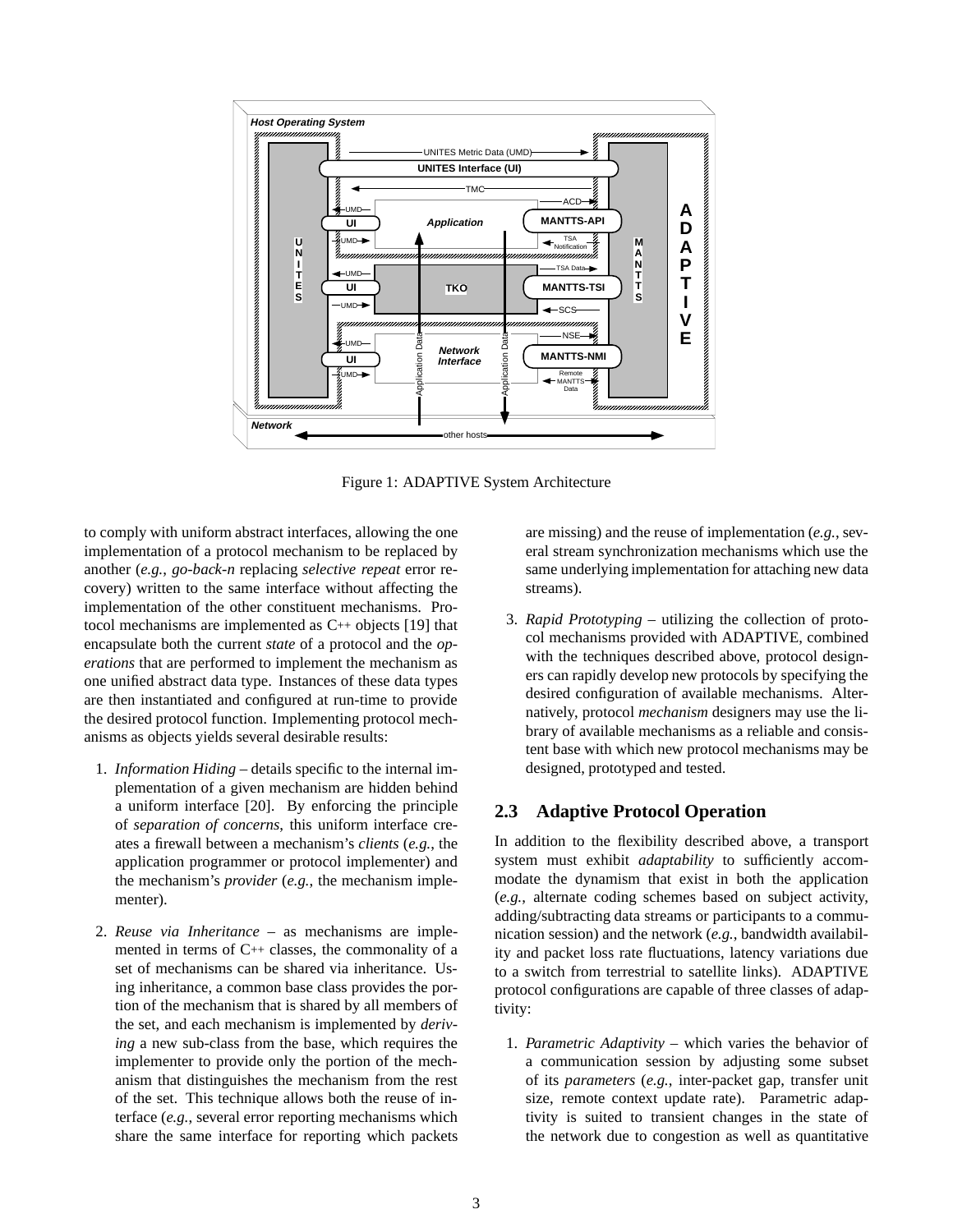changes in application behavior (*e.g.*, A/D sample rate increases/decreases).

- 2. *Functional Adaptivity* which varies the behavior of a communication session by changing some subset of its *mechanisms* (*e.g.*, changing from selective repeat to go-back-n error recovery schemes, enabling/disabling gap or duplicate suppression). Functional adaptivity is required to adjust to fundamental changes in the state of the network due to sustained packet loss, increased latency, or changes in routing as well as qualitative changes in application behavior or requirements (*e.g.*, changing video coding schemes may require different error detection behavior, adding participants to a unicast data stream requires a different error recovery mechanism).
- 3. *Quantitative Adaptivity* which varies the behavior of a communication session by adding or subtracting data streams. Quantitative adaptivity is required to accommodate multi-stream applications that selectively disable/enable multiple medium sources (*e.g.*, a teleconferencing application that switches from audio only to audio and video). Quantitative adaptivity is also required to accommodate multi-user collaborative applications that dynamically add or subtract participants from a workgroup.

ADAPTIVE provides various mechanisms which support the three types of transport system adaptivity described above:

- 1. *Explicit Mechanism Replacement Support* by building protocol mechanisms based on uniform interfaces that hide the variance in different implementations, a single protocol mechanism (*e.g.*, update remote contexts) can be implemented by multiple different policies (*e.g.*, periodic updates, request-based updates). As described in Section 4, by providing explicit interface and implementation support for run-time mechanism replacement, ADAPTIVE offers an efficient and consistent framework for adaptive protocol operation.
- 2. *Application Feedback/Feedforward Control* by providing callback mechanisms by which applications can be notified of changes in operating environment (*i.e.*, the network, the transport system, remote communication entities), and allowing manipulation of running session configurations via a uniform interface, protocol adaptivity can be placed under direct application control. As described in Section 3, ADAPTIVE provides this facility with multiple levels of granularity and scope.
- 3. *Network Feedback* by utilizing information collected by the ADAPTIVE/UNITES subsystem, protocol adaptivity can be enabled by various conditions observed in the underlying network and local and remote transport systems. UNITES provides information on both the state of the network (*e.g.*, packet loss rate, channel

utilization) and the state of local and remote ADAP-TIVE entities (*e.g.*, buffer utilization, retransmission counts). Section 5 describe the metric collection facilities of ADAPTIVE in detail.

# **3 Map Applications and Networks To Transport Systems (MANTTS)**

ADAPTIVE is a transformational system that configures and instantiates transport system configurations based on application requirements and network characteristics. The ADAPTIVE/MANTTS subsystem provides the Application Programmatic Interface (API) to the ADAPTIVE system through the use of ADAPTIVE Communication Descriptors (ACDs). ACDs provide a flexible mechanism for applications to describe (1) grade of service requirements, (2) application-transport system interactions, and (3) instrumentation/measurement configurations. MANTTS performs a series of transformations on an ACD to synthesize a Session Configuration Specification (SCS), which is used by the ADAPTIVE/TKO subsystem to instantiate and instrument a communication session.

#### **3.1 Hierarchical Specification**

Flexible and adaptive transport systems are of little utility if they lack an effective facility for applications to specify the characteristics required from a communication session. Various schemes for specifying an application's *quality* of service (QoS) requirements (*e.g.*, error rate, throughput, delay) as well as it's *functionality* of service (FoS) requirements (*e.g.*, connection-oriented vs. connectionless, best effort vs. acknowledged vs. reliable delivery) exist [21, 22, 23]. Existing schemes have been designed for transport systems that are either inflexible and/or non-adaptive to diversity in application or network characteristics. For a specification scheme to provide applications with an adequate interface to flexible and adaptive transport services, explicit support must be offered for the following:

- 1. *Variable Granularity* both for QoS and FoS parameters, a specification scheme must provide fine grain control to applications that are aware of and require precise specification of a communication session configuration. Courser grain *macro*-level specification is also required for applications that are not aware of or are unconcerned with every detail of a session's configuration.
- 2. *Application-based Specification* to allow most applications to specify a communication session in terms of the application domain, a specification scheme must provide sufficient insulation from the underlying protocol implementation. Application-based specification allows an application to specify high level communication *policies* (*e.g.*, deliver all data reliably) and relies on the transport system to decide on the actual *mechanisms* to be used (*e.g.*, PAR, ARQ, FEC).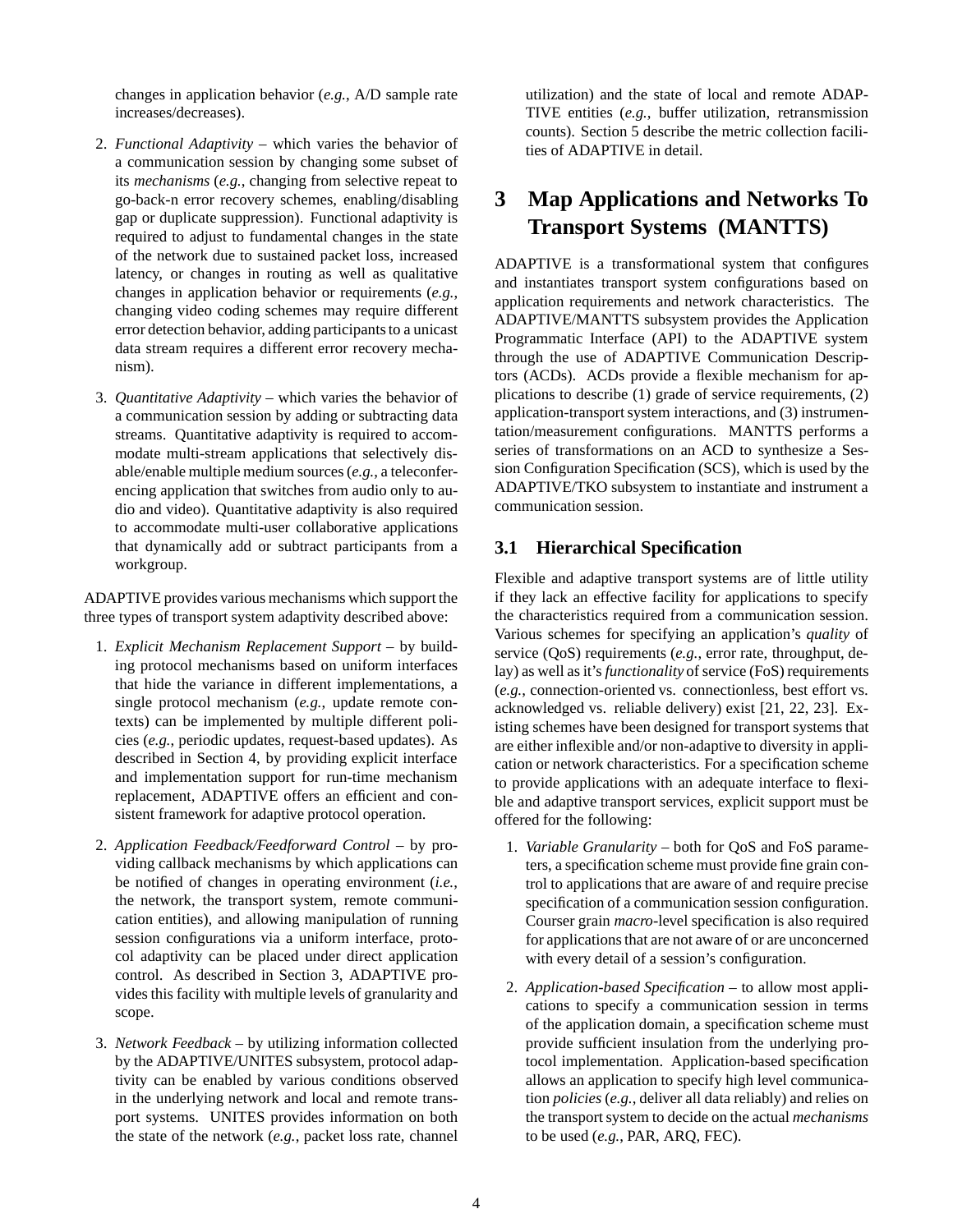

Figure 2: Hierarchical Specification

- 3. *Mechanism-based Specification* provisions must be made for applications that require low-level control of the exact configuration of a communication session. Mechanism-based specification permits the application to bypass the application-based specification scheme by directly specifying the *mechanisms* used by a communication session. Provisions should be made for rejecting inconsistent protocol configurations resulting from incomplete or incompatible specifications.
- 4. *Application-Transport System Interaction* the previous three requirements primarily address the initial configuration of a communication session. To effectively support the diversity and dynamism inherent in multimedia applications, explicit provisions for applicationtransport system interactions are required. These provisions take two forms:
	- (a) *Transport System–Application Data Delivery*, which specifies the policies and mechanisms the transport system must use to deliver received data to the application. This entails dictating *when* to deliver the data (*e.g.*, immediately upon reception, periodically, or based on reception of related data) as well as *how* to deliver the data (*e.g.*, using an upcall mechanism[24] or read/write system calls).
	- (b) *Application-guided Adaptation*, which specifies both the *conditions* the transport system needs to react to (*e.g.*, end-to-end delay exceeding some threshold, a remote application requesting an additional data stream on a connection) as well as the *actions* that are to be taken (*e.g.*, change re-

transmission mechanism, notify application via a callback).

The following section describes the ADAPTIVE Communication Descriptor, a hierarchical interface to flexible and adaptive transport services that satisfies the aforementioned requirements.

#### **3.2 ADAPTIVE Communication Descriptor (ACD)**

Applications request communication services from ADAP-TIVE by providing MANTTS with a set of ADAPTIVE Communication Descriptors (ACDs). For a given communication session, the application furnishes a separate ACD per data stream that describes the behavior requested for that stream. Each ACD consists of five major components as follows:

- 1. **Quality of Service (QoS):** The QoS contains the *quantitative* description of the desired service. It allows the application to specify the a range of values to be used for each parameter (*e.g.*, minimum acceptable, expected maximum, expected mean, expected variance), providing a set of default values (*e.g.*, *don't care, maximum allowed, unknown*) for applications that are not capable of providing complete information. QoS parameters include throughput, connection duration, delay, jitter, and loss probability.
- 2. **Functionality of Service (FoS):** Applications specify the *qualitative* behavior of desired service using the FoS. The FoS describes the policies (*e.g.*, recover lost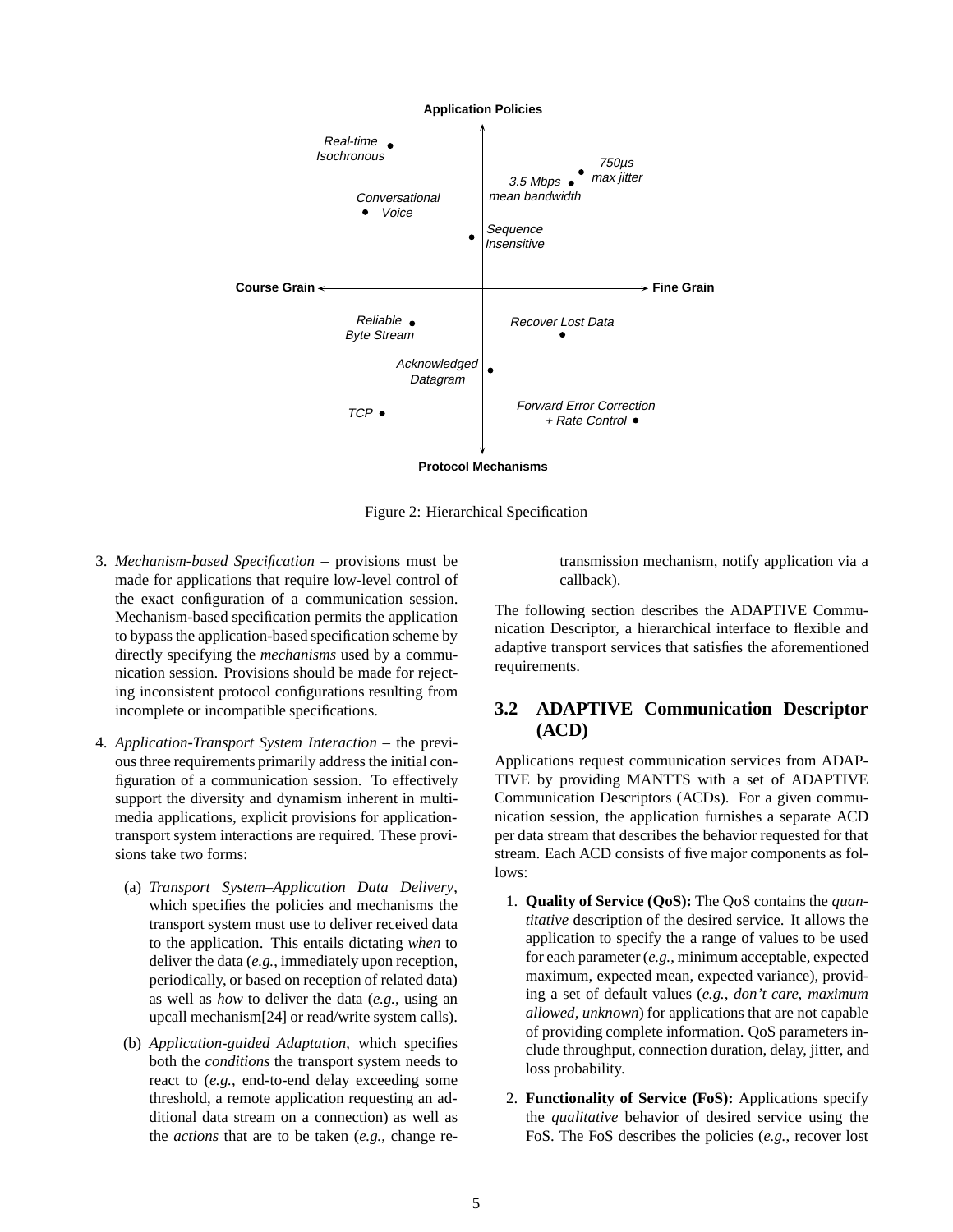| <b>Transport Service Class</b>   | <b>Example Applications</b>    | Average<br><b>Thruput</b> | <b>Burst</b><br>Factor | <b>Delay</b><br>Sens | <b>Jitter</b><br><b>Sens</b> | Order<br><b>Sens</b> | Loss<br><b>Tolerance</b> | <b>Priority</b><br><b>Delivery</b> | Multi-<br>cast |
|----------------------------------|--------------------------------|---------------------------|------------------------|----------------------|------------------------------|----------------------|--------------------------|------------------------------------|----------------|
| <b>Interactive</b>               | Voice Conversation             | low                       | low                    | high                 | high                         | low                  | high                     | no                                 | no             |
| Isochronous                      | <b>Fele-Conferencing</b>       | mod                       | mod                    | high                 | high                         | low                  | mod                      | yes                                | yes            |
| <b>Distributional</b>            | Full-Motion Video (comp)       | high                      | high                   | high                 | mod                          | low                  | mod                      | ves                                | yes            |
| Isochronous                      | Full-Motion Video (raw)        | very-high                 | low                    | high                 | high                         | low                  | mod                      | ves                                | yes            |
| <b>Real-Time Non-Isochronous</b> | <b>Manufacturing Control</b>   | mod                       | mod                    | high                 | var                          | high                 | low                      | ves                                | yes            |
|                                  | <b>File Transfer</b>           | mod                       | low                    | low                  | N/D                          | high                 | none                     | no                                 | no             |
| <b>Non-Real-Time</b>             | TELNET                         | very-low                  | high                   | high                 | low                          | high                 | none                     | ves                                | no             |
| <b>Non-Isochronous</b>           | On-Line Transaction Processing | low                       | high                   | high                 | low                          | var                  | none                     | no                                 | no             |
|                                  | Remote File Service            | low                       | high                   | high                 | low                          | var                  | none                     | no                                 | yes            |

Figure 3: Transport Service Classes

data, suppress duplicates, encryption) that are to be carried out by the transport system. In contrast to the QoS, which describes *when* and *how much* data will be transmitted, the FoS describes *what* processing must be done before transmission and reception.

- 3. **Data Synchronization and Delivery (DSD):** The DDS specifies the the policies to be used in synchronizing multiple data streams within one communication session (*i.e.*, what tolerance of intra-stream drift is acceptable, what action to take given a loss of synchronization), and the mechanisms to be used to ultimately deliver the data to the application (*e.g.*, via read/write calls, via upcalls into application, via in-kernel direct routing to a device).
- 4. **Transport Service Adjustment (TSA):** The TSA allows applications to participate in the dynamic configuration of the communication session. The TSA is a set of <sup>&</sup>lt; condition; action <sup>&</sup>gt; pairs, where the *condition* specifies what event the application is interested in responding to, (*e.g.*, resource request denied, latency exceeds 10ms), and the *action* specifies the response to be taken, either as a callback to the application, or a call to an internal ADAPTIVE routine. These internal routines range from macro-level operations, (*e.g.*, abort connection) to very fine grain actions that implement both *parametric*, *functional*, and em quantitative adaptivity. MANTTS provides a special condition value that, when used in conjunction with these functional adaptivity operations, allows the application to "escape" the normal configuration process and hard-wire a protocol configuration. The session configuration that results from this direct specification method can then be validated by ADAPTIVE/MANTTS to guarantee that a meaningful protocol will be produced (*i.e.*, that fundamental mechanism incompatibilities do not exist).
- 5. **Transport Metric Configuration (TMC):** To accommodate protocol development, prototyping and measurement, the TMC allows the application to specify what performance metrics it is interested in monitoring. Each metric is specified by (1) *what* is to be measured and *where* (*e.g.*, host system throughput, per-stream transmission count, transmission delay), (2) the sam-

pling and reporting rate (*e.g.*, sample every <sup>k</sup> milliseconds, report every  $n$  seconds), and (3) the reporting action to be taken (*e.g.*, add sample(s) to a repository, callback to application). The TMC allows any application using ADAPTIVE services to instrument a communication session.

#### **3.3 MANTTS Operation**

ADAPTIVE Communication Descriptors provide the API to ADAPTIVE. Once the ACDs have been created by the application and passed to ADAPTIVE, MANTTS must then transform these configuration requests that are expressed in terms of application-domain requirements into a *Session Configuration Specifier (SCS)* that can be used to directly instantiate a communication session. This transformation process examines the parameters of an ACD and attempts to match it to a pre-configured *Transport Service Class (TSC)* that represents a common set of communication requirements shared by a class of applications (*e.g.*, Real-Time Non-Isochronous, Interactive Isochronous). Figure 3 shows a representative set of transport service classes and the parameters they encompass.

## **4 Transport Kernel Objects (TKO)**

Transport Kernel Objects (TKO) is a protocol composition framework that provides flexible data transport service to applications. It provides a set of uniform abstract interfaces and a library of mechanism implementations for the various functions required to compose multimedia communication protocols. TKO is implemented as a collection of C++ *classes* that allow protocols to be composed using *objects*that implement the mechanisms used in a particular protocol configuration. As shown in Figure 4, TKO consists of two major subsystems:

1. *TKO Operating Services Interface Library (TKO-OSIL)*  $-$  a set of C<sup>++</sup> classes that provide an efficient uniform interface to the basic operating system services required by all protocols. TKO-OSIL allows protocols to be implemented in a portable and consistent manner.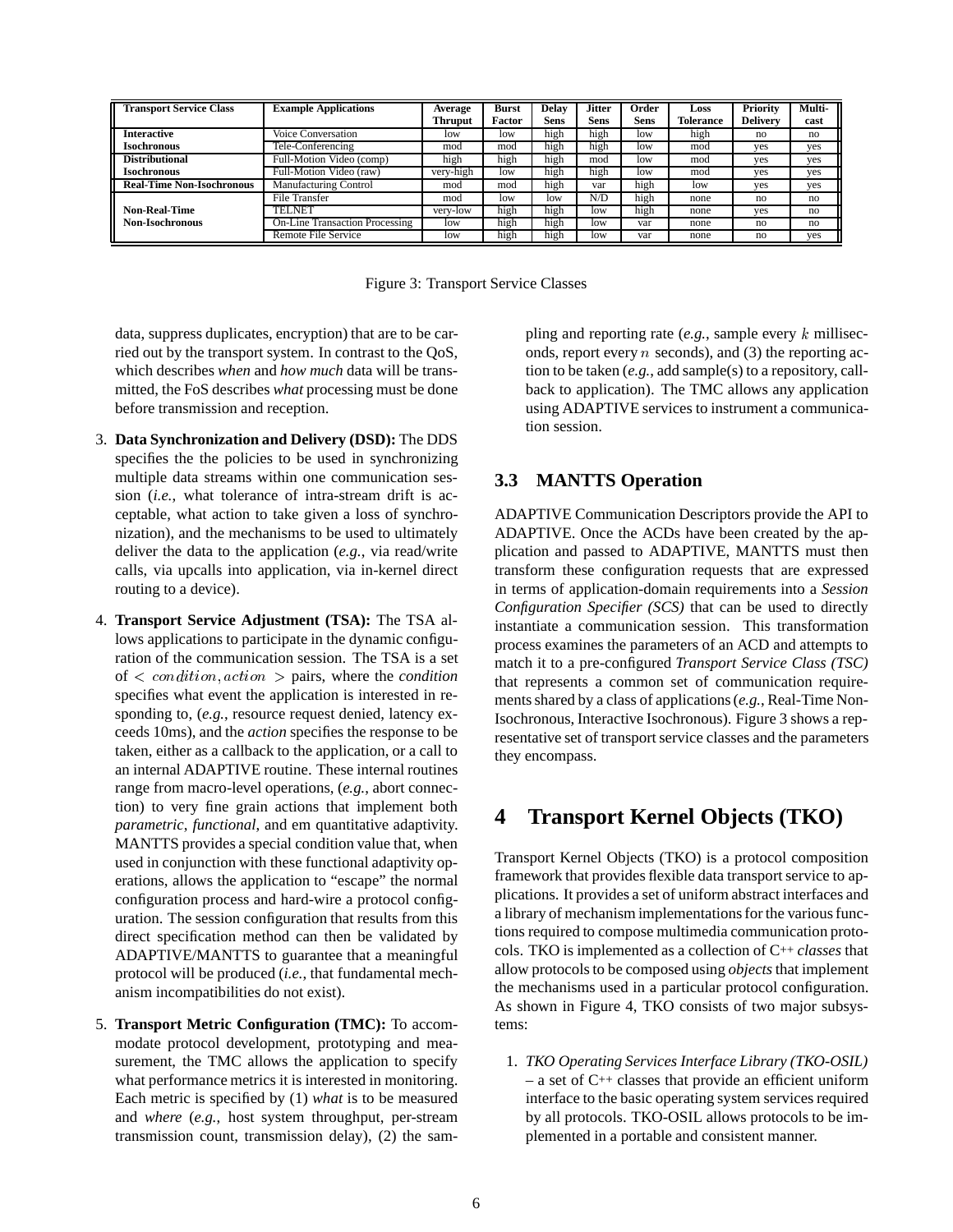2. *TKO Mechanism Class Library (TKO-MCL)* – a set of C++ classes that provide implementations of the various protocol mechanisms that comprise a communication session. TKO-MCL is partitioned into mechanism *families* that allow several alternate implementations of a protocol function to share both interface and implementation.

The remainder of this section describes these two subsystems.

### **4.1 TKO-Operating Services Interface Library (TKO-OSIL)**

Implementing efficient communication protocols for general purpose computers requires operating system support for protocol development and operation. The services required from the operating environment include scheduling, buffer management, multiplexing/demultiplexing and context management. Most existing systems provide some subset of these services (*e.g.*, BSD-UNIX[3], UNIX System V STREAMS[2], *x*-kernel[1]), but with very little consistency across environments. For example, all three of the previously mentioned systems provide some form of buffer management (*e.g.*, BSD mbuf, STREAMS mblk, *x*-kernel Msg), but each has somewhat different semantics and interfaces for the basic set of operations (*e.g.*, logical vs physical copying, appending/truncating messages). TKO-OSIL provides a consistent interface to these basic operating system services for use by TKO-MCL protocol implementations by providing the following three C++ classes:

- 1. TKEvent the basic abstraction for temporal events. Many protocols must respond to temporal events such as retransmission timer expiration or periodic update requests [25]. The TKEvent class defines an infrastructure for event management, providing operations like TKEvent::schedule, TKEvent::happen, and TKEvent::cancel. TKEvent objects schedule themselves to happen one or more times (*i.e.*, they are intermittent or periodic), they may be cancelled, and they are triggered to happen asynchronously by the operating system's timer facility. To accommodate the synchronization of multimedia applications and protocols to isochronous devices (*e.g.*, D/A converters, frame buffers), TKEvent allows periodic events to enable or disable drift compensation to overcome fluctuations in system scheduling services.
- 2. TKMessage the basic abstraction for incoming and outgoing network messages. Previous work has shown that memory-to-memory copying is a significant source of transport system overhead [26]. Therefore, some form of buffer management is necessary to avoid unnecessary copying when moving messages between protocol entities and when adding or deleting headers and trailers [27]. The TKMessage class provides a uniform interface for services that create, copy,

prepend, and split messages. TKMessage objects are internally divided into two distinct regions: the *header* and the *data*. The data region supports efficient logical copying operations and segmenting and reassembling of data chunks. The header region supports operations (e.g., TKMessage::prepend and TKMessage::unprepend) that efficiently prepend header information onto a message and later strip it off. Explicit support is also provided for combining/separating component sub-messages belonging to multiple data streams for subsequent delivery to the network or application.

3. TKSession – the basic abstraction for a communication session. A protocol implementation must retain a collection of state variables for the proper operation of the protocol. In a multiprotocol environment, this includes both (1) information that a protocol must maintain on a per-session basis for addressing, internal buffer management, and protocol specific operations, and (2) some mechanism for associating the state variables of a session to the global state of the specific protocol the session is associated with, specifically, which *operations* or *methods* are to be performed as part of the protocol processing. TKSession encapsulates this information behind a uniform abstract interface that allows basic protocol operations (*e.g.*, TKSession: : send, TKSession::recv, TKSession::control) to be properly dispatched to the appropriate protocol function. TKSession is implemented in two parts: (1) *global variables and functions* – responsible for TKSession creation and management and demultiplexing incoming TKMessages to the appropriate TKSession, and (2) *instance variable and functions* – responsible for performing the protocol specific operations on incoming and outgoing TKMessages.

These three classes provide the foundation for the operation and composition of protocols using the TKO Mechanism Class Library described below.

#### **4.2 TKO Mechanism Class Library (TKO-MCL)**

TKO-MCL is implemented as a C++ class library of reusable C++ protocol mechanisms. Each TKO-MCL class is an implementation of a single protocol function (*e.g.*, error detection, encryption, transmission control), that encapsulates both the *state* and *method* needed to perform the desired function. A TKO protocol is composed from multiple lightweight TKO-MCL objects, each of which performs a different protocol function. The remainder of this section provides a description of TKO-MCL and discusses several performance enhancements available to TKO-MCL protocol implementors.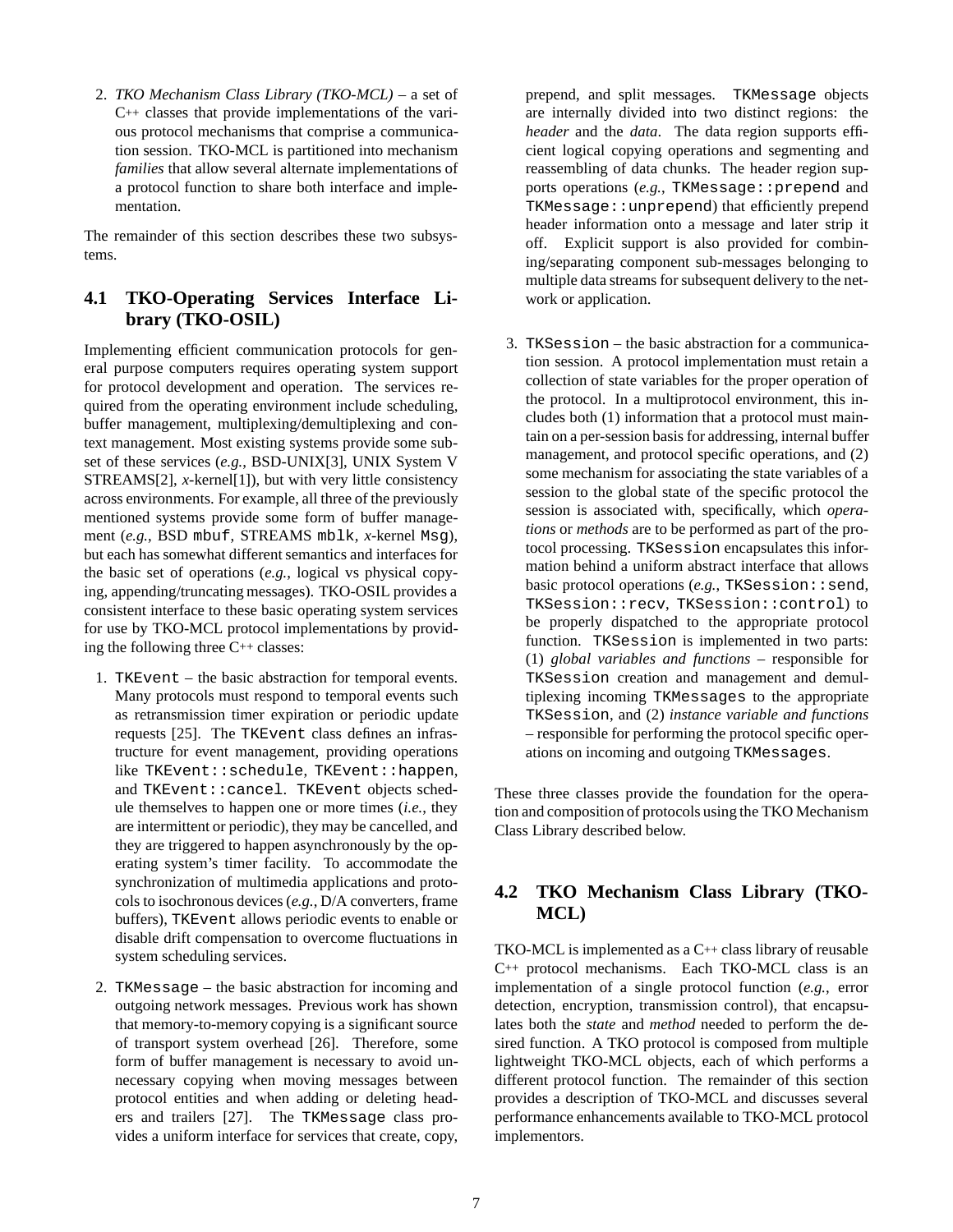

Figure 4: Transport Kernel Objects

#### **4.2.1 Mechanism Families**

To efficiently support flexible configuration and adaptive reconfiguration, TKO-MCL is organized as a C++ inheritance hierarchy. TKO-MCL takes advantage of C++ language mechanisms for (1) *encapsulation* to bind operations and their associated context allowing object-oriented protocol composition, (2) *dynamic binding* to allow protocol operations to be transparently and automatically selected at run-time, and (3) *inheritance* which allows multiple protocol mechanisms to be implemented as specializations of a single mechanism. As shown in Figure 5, the TKO-MCL class hierarchy is partitioned into multiple *Mechanism Families*, each of which provides one or more implementations of a given protocol function (*e.g.*, error reporting, encoding, stream synchronization). Each Mechanism Family consists of two distinct types of classes, a single Abstract Base Class (ABC), that defines the interface or *signature* for the protocol mechanism and optionally implements any shared or default behavior, from which one or more Concrete Derived Classes (CDCs) are derived, each of which represents a particular implementation of the abstract protocol function its family represents. Within a Mechanism Family, new mechanism implementations are usually implemented by deriving directly from the Abstract Base Class, but can alternatively be derived indirectly via a Concrete Derived Class when only a small amount of behavior in an existing implementation needs to be changed. Using derivation or *subclassing* as an implementation technique offers the following advantages:

 Shared interfaces allow multiple implementations to be transparently "plugged in" to perform a given protocol function. This interface consists of a collection of methods or C++ *member functions* that provide consistent and controlled access to the services provided by a mechanism implementation. The dynamic binding of *virtual* member functions in C++ ensures that the appropriate code is executed based upon the class a particular implementation is an instance of. A more detailed discussion of this appears in Section 4.2.2.

 Shared implementations allow a mechanism implementation to be expressed in terms of its *differences* from its base class. Reusing existing implementations via specialization allows new protocols to be implemented more rapidly and aids the task of protocol maintenance, as defects that are repaired in a base class are automatically repaired in any derived classes.

As shown in Figure 5, TKO-MCL provides a standard set of Mechanism Families that correspond to the basic mechanisms used in protocol processing (*e.g.*, Connection Management, Remote Context Management, Reliability Management, Stream Synchronization Management, Transmission Management). The Reliability Management Mechanism Family shown in Figure 5 is an example of a *Composite Component*, which is described in Section 4.2.3. As described above, each family contains a single Abstract Base Class that defines the basic interface to the mechanism, and multiple Concrete Derived Classes, that represent specific policy decisions that are used to implement a given mechanism.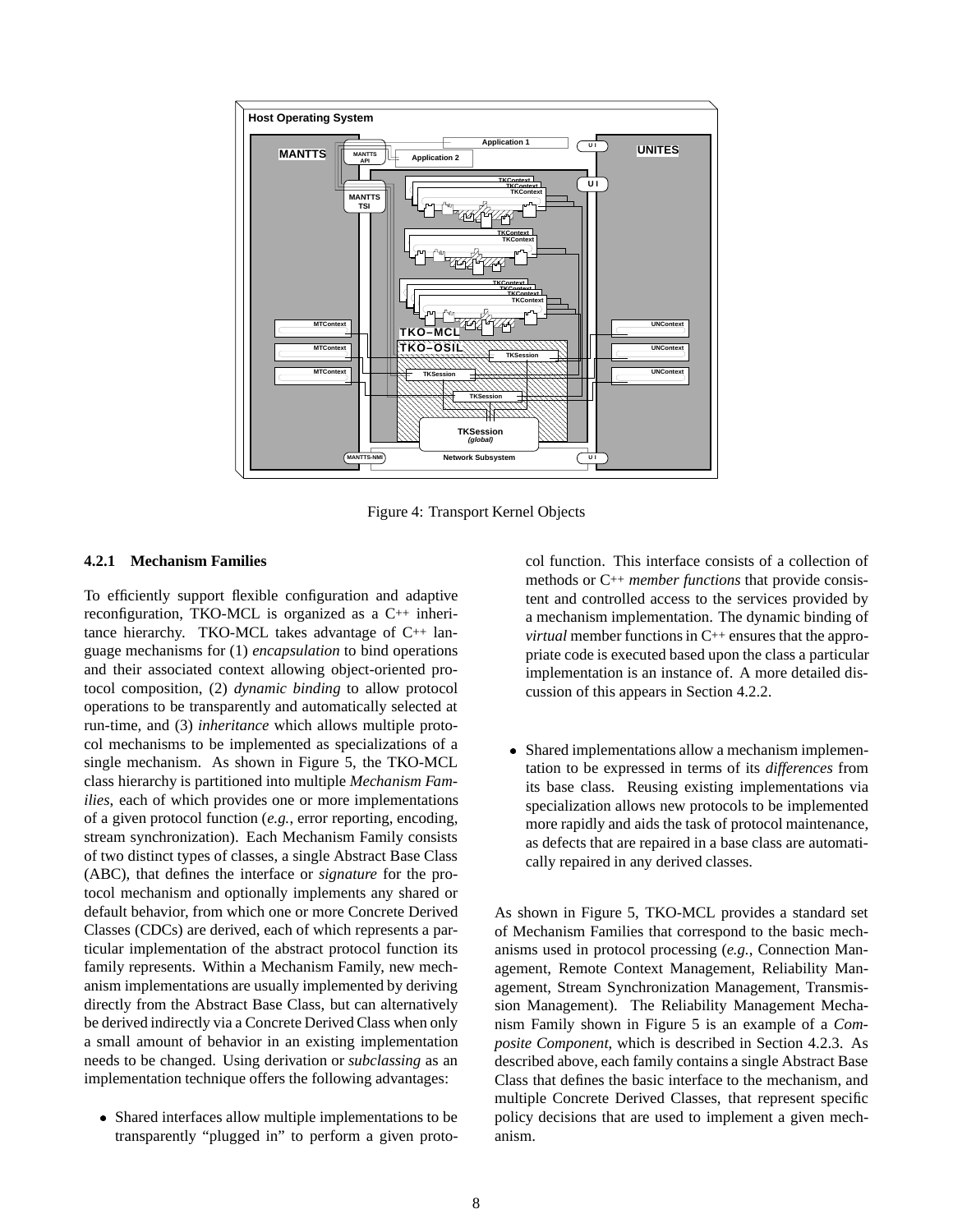

Figure 5: TKO Mechanism Class Library

#### **4.2.2 Context Architecture**

TKO provides an additional C++ class, TKContext, that links together a selection of various TKO-MCL mechanism implementations to form a cohesive protocol. TKO utilizes one TKContext per unidirectional data stream, combining multiple, possibly different, TKContexts to form a communication session. As shown in Figure 4, a single TKSession object is used to provide a rendezvous point for managing the TKContexts associated with the multiple data streams attached to a session. Each TKContext maintains a set of pointers to Abstract Base Classes, one for each TKO-MCL Mechanism Family. Operational TKContexts are created by setting these pointers to instances the appropriate Concrete Derived Classes.

#### **4.2.3 Optimizations**

As previously described, TKContexts maintain pointers to base classes and rely on language mechanisms to dynamically bind the appropriate executable code at run-time. Although studies have shown that it is possible to efficiently implement operating systems and communication protocols using these techniques [28, 29], ADAPTIVE/TKO provides several optimizations that streamline the creation and operation of commonly instantiated protocol configurations.

**Composites:** Figure 5 shows that Reliability Management is implemented as a *Composite Component*. Composites allow multiple related mechanism families to be bundled together into one larger mechanism. Composites are useful for enforcing relationships between multiple sub-mechanisms (*e.g.*, requiring go-back-N error recovery to use cumulative acknowledgments) while still allowing the sub-mechanisms to be independently used elsewhere (*e.g.*, using cumulative acknowledgment with sliding window flow control). Composites also allow the larger mechanism they represent to be replaced in one operation, which greatly reduces the complexity of run-time reconfiguration.

**Preconfigured Contexts:** TKO allows entire TKContexts to be preconfigured for commonly used protocol configurations. This entails implementing the class as a collection of actual instances of the constituent mechanisms, instead of a collection of *pointers* to instances that must be created separately and linked to the TKContext at run-time. This preconfiguration technique offers encreased performance by (1) eliminating one to two levels of indirection due to the pointer dereference and virtual function resolution and (2) by allowing instances of preconfigured contexts to be cached for faster instantiation.

# **5 UNIform Transport and Evaluation Subsystem (UNITES)**

One of the primary goals of the ADAPTIVE system is to provide a framework for controlled protocol experimentation. ADAPTIVE provides an integrated experimentation environment by utilizing UNITES' metric specification, collection, analysis and presentation facilities. Performance data gathered by UNITES can be used to evaluate various protocol mechanisms and configurations with respect to (1) the level of service provided to the application, (2) the utilization of the underlying communication channel, and (3) the internal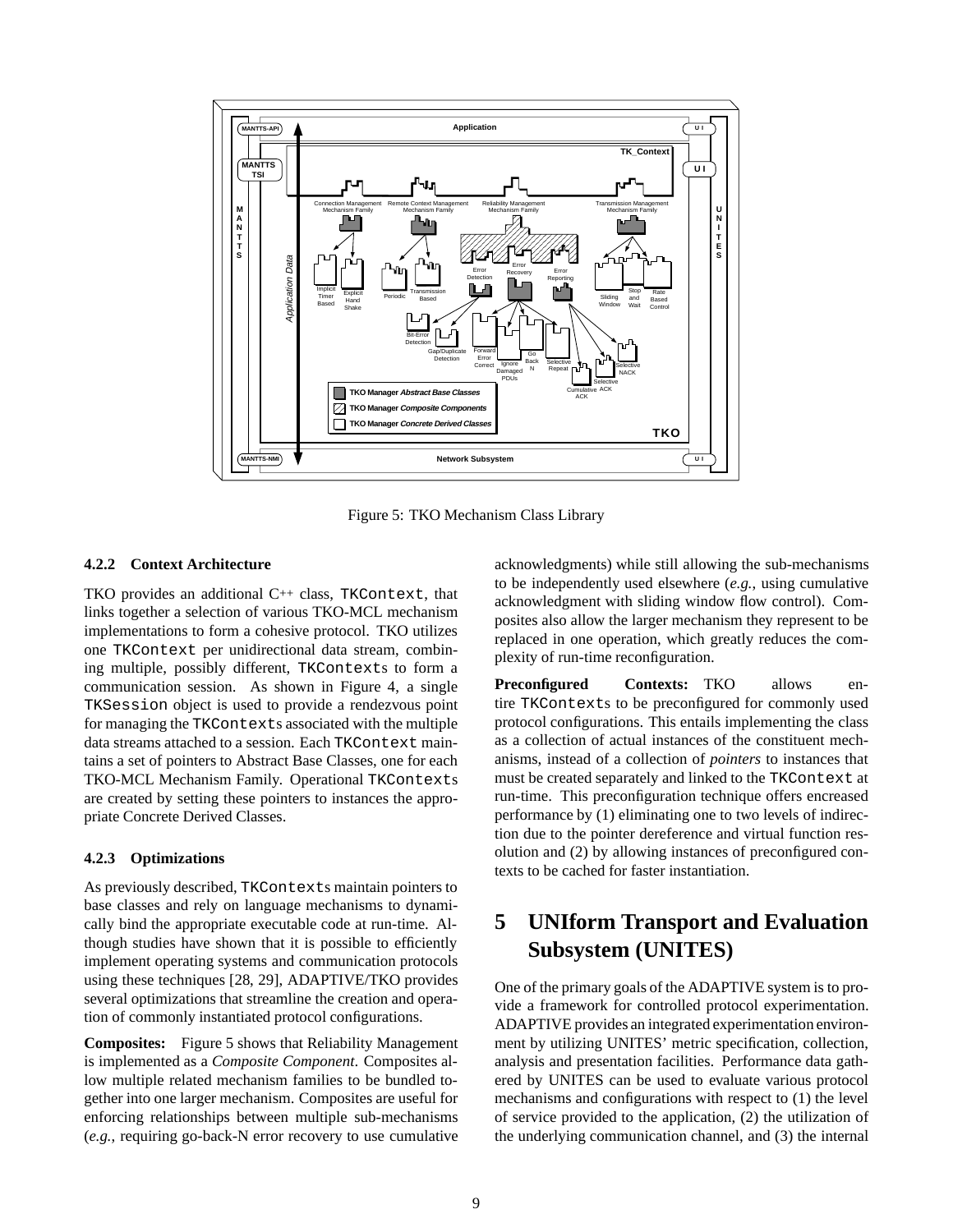

Figure 6: UNITES Architecture

performance characteristics of a given set of protocol mechanisms.

As shown in Figure 6, the UNITES Metric Repository stores the collected performance data in a shared database to minimize the intrusion made by the metric collection process [30]. Users may access this information via (1) UNITESprovided interactive graphic displays, (2) the UNITES C++ run-time library, or (3) standard network management protocols such as SNMP or CMIP. This metric data is available on either a systemwide, per-host, or per-connection basis. The performance monitoring process can be initiated when application programs use the Transport Measurement Component (TMC) parameter in the ADAPTIVE Communication Descriptor (ACD) to indicate the metrics they are interested in monitoring. ADAPTIVE then selectively instruments the instantiated TKO configurations and automatically collects the performance data during the operation of the system.

Metric collection may also be specified independent of a communication session using either a graphics-based or language-based interface to UNITES. Sjodin *et al.* [31] defines a specification language that indicates what measurements to collect and what traffic to generate. UNITES provides similar functionality with its UNITES Metric Specification Language (UMSL), but also provides a graphical interface that allows complex metric collection configurations to be specified using common user-interface elements (*e.g.*, check boxes, edit text fields, buttons, menus). This interface can be used to generate UMSL code for subsequent modification or to be used directly to configure a UNITES metric collection configuration.

UNITES supports two primary classes of metrics, *black box* and *white box*. Black box metrics require no knowledge of or interaction with the internal implementation of a protocol configuration. Black box metrics include applicationbased and host system-based metrics (*e.g.*, throughput, latency, and jitter) and network based metrics (*e.g.*, bit error rates, network utilization, and packet lengths). White box metrics require internal instrumentation of a protocol configuration and may be collected on a mechanism, mechanism family, connection, application, host system or systemwide basis. White box metrics include retransmission count, buffer utilization, instruction length, and scheduling and dispatching overhead. Both black box and white box metrics contribute to pinpointing performance bottlenecks in protocol configurations.

### **6 Summary**

ADAPTIVE provides an integrated framework for protocol composition, evaluation and experimentation. It utilizes object-oriented design and implementation techniques to create an infrastructure for protocol composition that allows both flexible configuration and adaptive reconfiguration of communication protocols. The ADAPTIVE system integrates the hierarchical specification of application requirements and protocol configurations with the monitoring and reporting of performance metrics to create a transport system capable of adapting to network and application diversity and dynamism.

We are currently designing and implementing a prototype implementation written in  $C^{++}$  that runs under System V STREAMS. We plan to use this prototype to experiment with different transport system configurations that support multimedia applications (*e.g.*, network voice and video) running on several different networks (*e.g.*, Ethernet, Tree Network [32], DQDB, and FDDI).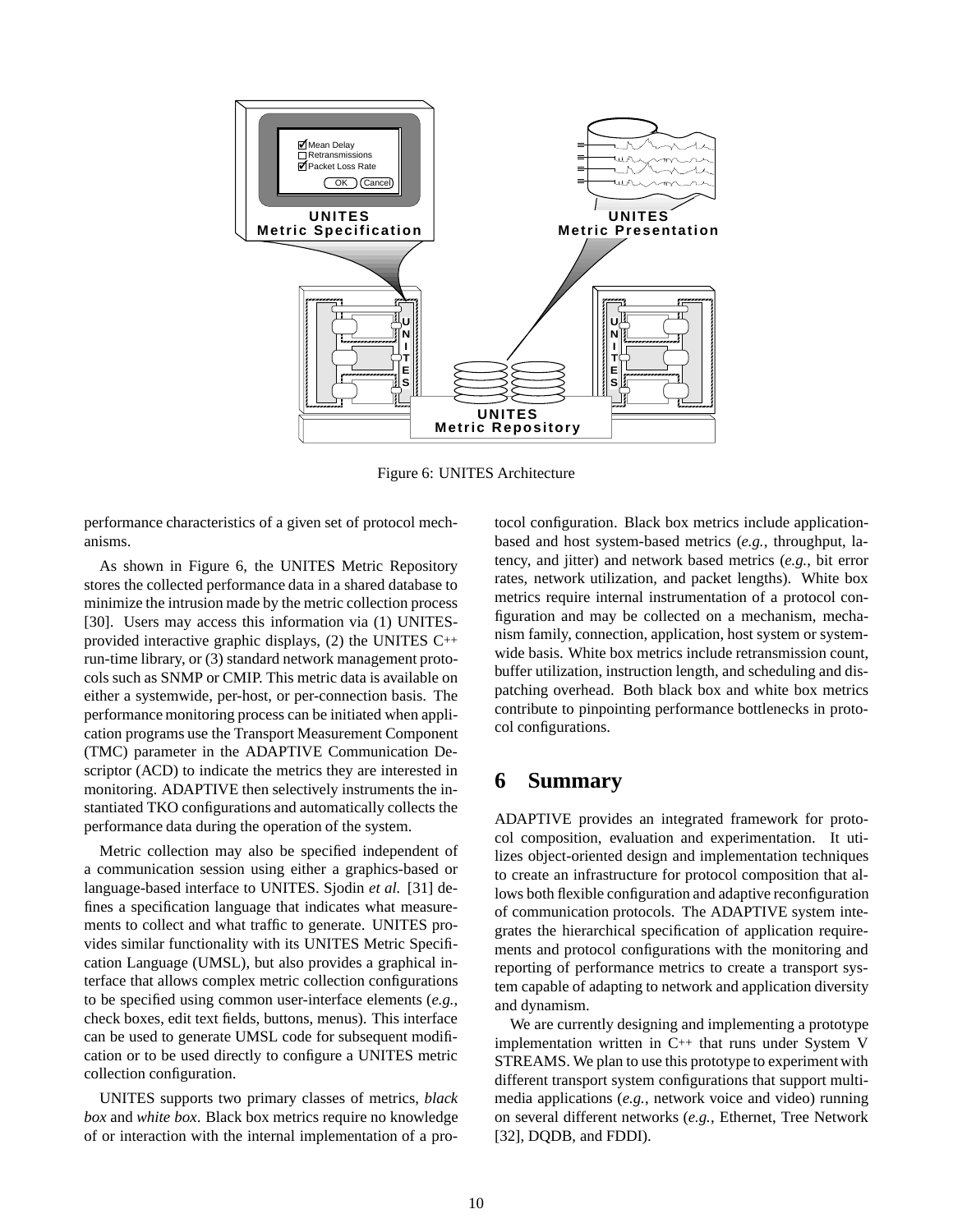**Acknowledgments**

We would like to thank Hung Huang, Unmesh Rathi, and Girish Kotmire for their help in designing the ADAPTIVE system.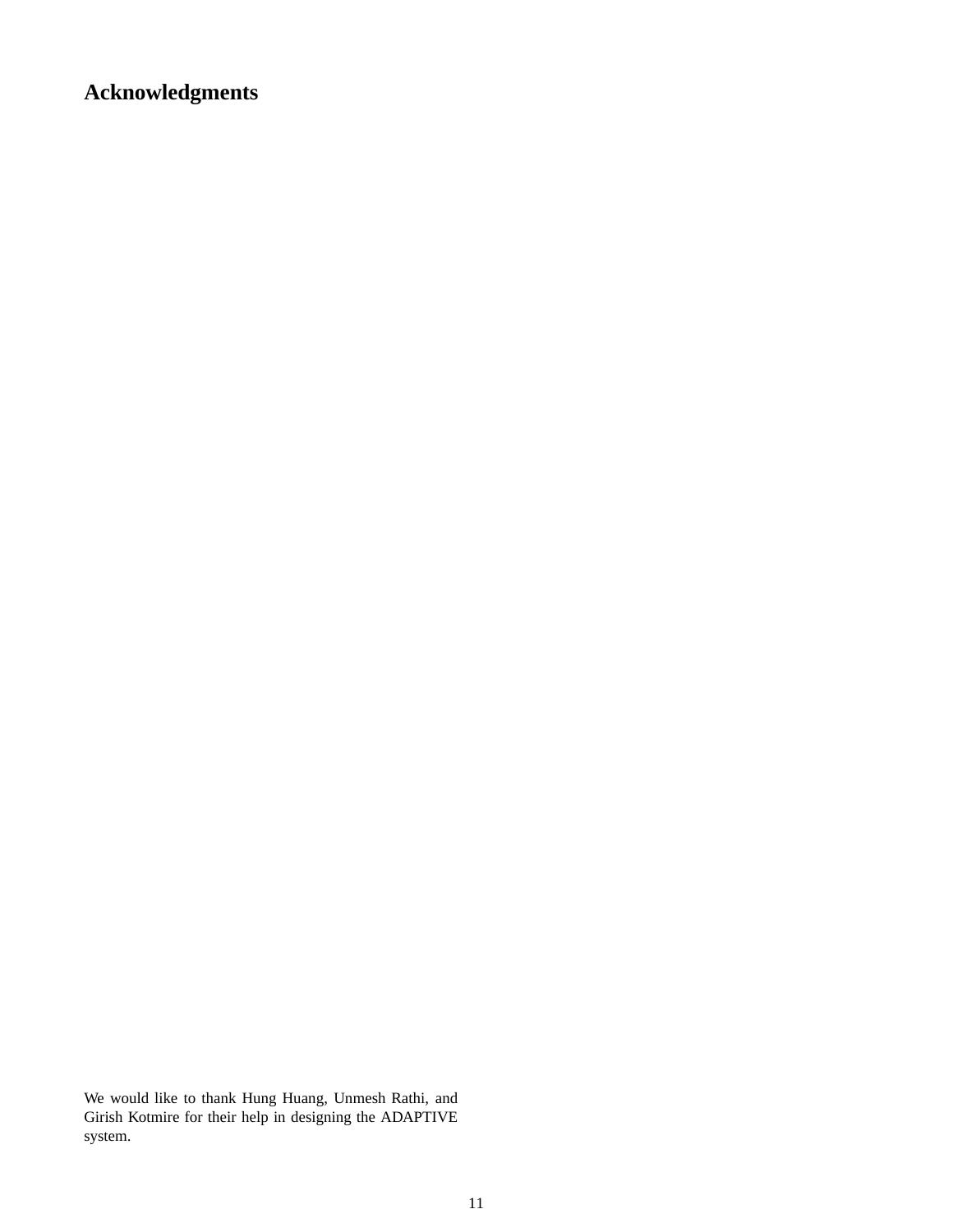### **References**

- [1] N. C. Hutchinson and L. L. Peterson, "Design of the *x*-Kernel," in *Proceedings of the SIGCOMM '88 Symposium*, (Stanford, Calif.), pp. 65–75, August 1988.
- [2] UNIX Software Operations, *UNIX System V Release 4 Programmer's Guide: STREAMS*. Prentice Hall, 1990.
- [3] S. J. Leffler, M. McKusick, M. Karels, and J. Quarterman, *The Design and Implementation of the 4.3BSD UNIX Operating System*. Addison-Wesley, 1989.
- [4] J. Jain, M. Schwartz, and T. Bashkow, "Transport Protocol Processing at GBPS Rates," in *Proceedings of the Symposium on Communications Architectures and Protocols (SIG-COMM)*, (Philadelphia, PA), pp. 188–199, ACM, Sept. 1990.
- [5] M. Zitterbart, "Parallel Protocol Implementations on Transputers – Experiences with OSI TP4, OSI CLNP, and XTP," in *Proceedings of the First IEEE Workshop on the Architecture and Implementation of High Performance Communication Subsystems*, Feb. 1992.
- [6] T. F. L. Porta and M. Schwartz, "Design, Verification, and Analysis of a High Speed Protocol Parallel Implementation Architecture," in *Proceedings of the First IEEE Workshop on the Architecture and Implementation of High Performance Communication Subsystems*, Feb. 1992.
- [7] H. Kanakia and D. R. Cheriton, "The VMP Network Adapter Board (NAB): High-Performance Network Communication for Multiprocessors," in *Proceedings of the Symposium on Communications Architectures and Protocols (SIGCOMM)*, (Stanford, CA), pp. 175–187, ACM, Aug. 1988.
- [8] P. Steenkiste, "Analysis of the Nectar Communication Processor," in *Proceedings of the First IEEE Workshop on the Architecture and Implementation of High Performance Communication Subsystems*, Feb. 1992.
- [9] M. L. Bailey, M. A. Pagels, and L. L. Peterson, "The *x*-chip: An Experiment in Hardware Demultiplexing," in *Proceedings of the First IEEE Workshop on the Architecture and Implementation of High Performance Communication Subsystems*, Feb. 1992.
- [10] D. C. Schmidt, D. F. Box, and T. Suda, "ADAPTIVE: A Flexible and Adaptive Transport System Architecture to Support Lightweight Protocols for Multimedia Applications on High-Speed Networks," in *Proceedings of the*  $1^{st}$  *Symposium on High-Performance Distributed Computing (HPDC-1)*, (Syracuse, New York), pp. 174–186, IEEE, September 1992.
- [11] M. Zitterbart, B. Stiller, and A. Tantawy, "A Model for Flexible High-Performance Communication Subsystems," Tech. Rep. TC 17801 (78023), IBM Research Division, February 1992.
- [12] B. Heinrichs, "Versatile Protocol Processing for Multimedia Communications," in *4th IEEE ComSoc International Workshop on Multimedia Communications*, (Monterey, California), pp. 160–169, IEEE, 1992.
- [13] C. Tschudin, "Flexible Protocol Stacks," in *Proceedings of the Symposium on Communications Architectures and Protocols (SIGCOMM)*, (Zurich Switzerland), pp. 197–205, ACM, Sept. 1991.
- [14] W. Doeringer, D. Dykeman, M. Kaiserswerth, B. Meister, H. Rudin, and R. Williamson, "A Survey of Light-Weight Transport Protocols for High-Speed Networks," *IEEE Transactions on Communication*, vol. 38, pp. 2025–2039, November 1990.
- [15] D. C. Feldmeier and E. W. Biersack, "Comparison of Error Control Protocols for High Bandwidth-Delay Product Networks," in *Protocols for High-Speed Networks II*, IFIP, 1991. a.
- [16] B. W. Meister, "A Performance Study of the ISO Transport Protocol," *IEEE Transactions on Computers*, vol. 40, pp. 253– 262, March 1991.
- [17] L. Svobodova, "Measured Performance of Transport Service in LANs," in *Computer Networks and ISDN Systems*, 1989.
- [18] B. Meyer, *Object Oriented Software Construction*. Englewood Cliffs, NJ: Prentice Hall, 1989.
- [19] Bjarne Stroustrup and Margret Ellis, *The Annotated C++ Reference Manual*. Addison-Wesley, 1990.
- [20] D. L. Parnas, P. Clements, and D. Weiss, "Enhancing Reusability with Information Hiding," *ITT Proceeding of the Workshop on Reusability in Programming*, 1983.
- [21] M. Zitterbart and B. Stiller, "A Concept for A Flexible High Performance Transport System," in *Telecommunications and Multimedia Applications in Computer Science*, pp. 365–374, Oct. 1991.
- [22] CCITT, Geneva, *CCITT Recommendation I.211: B-ISDN Service Aspects*, 1991.
- [23] EC, "IBC Application Analysis, research and Developement in Advanced Communications Technologies in Europe," Tech. Rep. R1071, Commission of the European Communities, xxx 1991.
- [24] D. D. Clark, "The Structuring of Systems Using Upcalls," in *Proceedings of the*  $10^{th}$  *Symposium on Operating System Principles*, (Shark Is., WA), 1985.
- [25] A. N. Netravali, W. D. Roome, and K. Sabnani, "Design and Implementation of a High Speed Transport Protocol," *IEEE Transactions on Communications*, 1990.
- [26] D. D. Clark, V. Jacobson, J. Romkey, and H. Salwen, "An Analysis of TCP Processing Overhead," *IEEE Communications Magazine*, vol. 27, pp. 23–29, June 1989.
- [27] S. W. O'Malley, M. B. Abbott, N. C. Hutchinson, and L. L. Peterson, "A Transparent Blast Facility," *Journal of Internetworking*, vol. 1, December 1990.
- [28] R. Campbell, V. Russo, and G. Johnson, "The Design of a Multiprocessor Operating System," in *Proceedings of the USENIX C++ Workshop*, pp. 109–126, USENIX Association, November 1987.
- [29] J. M. Zweig, "The Conduit: a Communication Abstraction in  $C_{++}$ ," in *Proceedings of the*  $2^{nd}$  *USENIX C++ Conference*, pp. 191–203, USENIX Association, April 1990.
- [30] O. Endriss, M. Steinbrunn, and M. Zitterbart, "NETMON-II a monitoring tool for distributed and multiprocessor systems," *Performance Evaluation*, pp. 191–201, 1991.
- [31] P. Gunningberg, M. Bjorkman, E. Nordmark, S. Pink, P. Sjodin, and J.-E. Stromquist, "Application Protocols and Performance Benchmarks," *IEEE Communications Magazine*, vol. 27, pp. 30–36, June 1989.